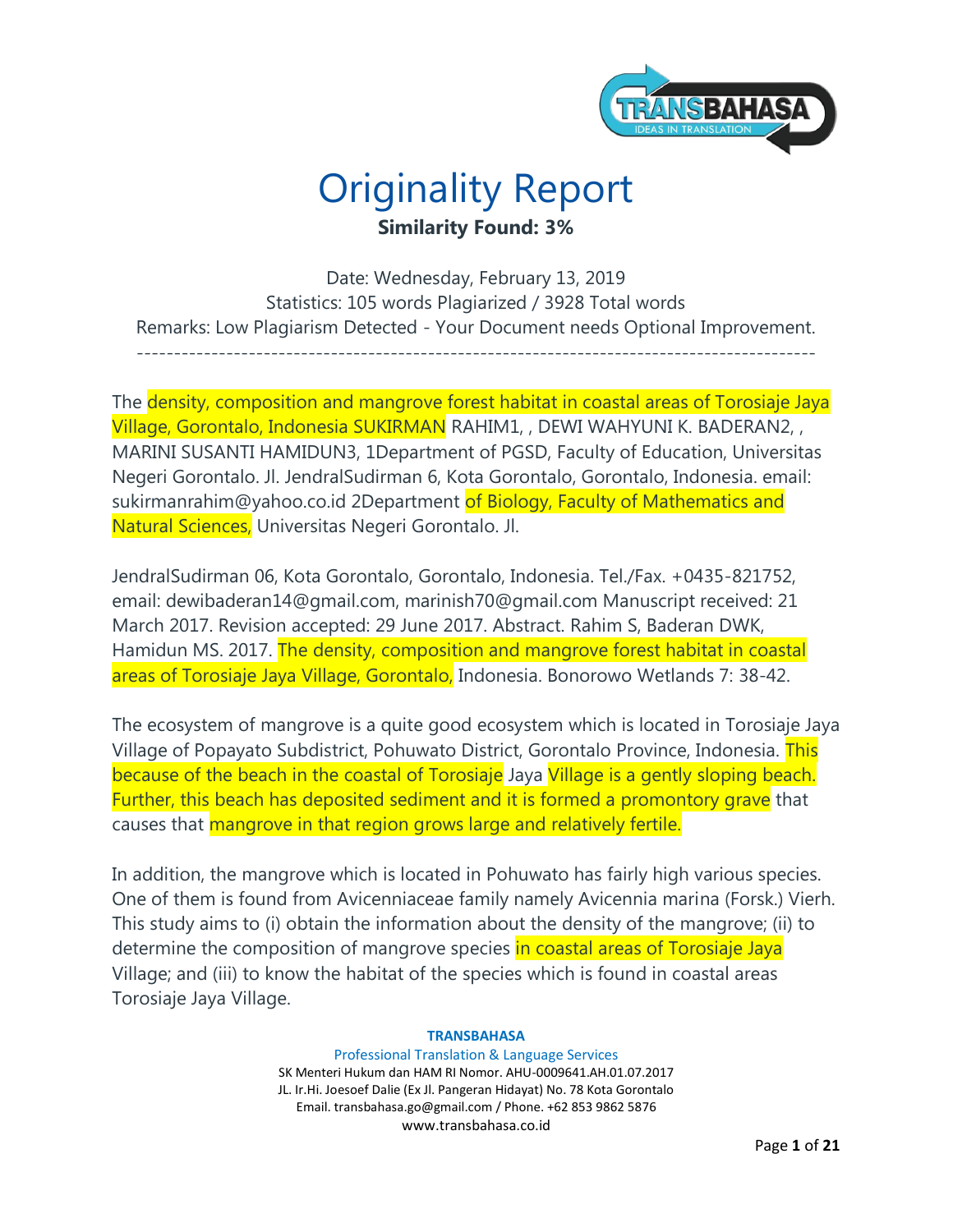

Besides, the data were collected by purposive sampling. Moreover, for the measurement of density, distribution type, diameter trees, and mangrove vegetation height use a distance method (Point-Centered Quarter Method). Further, the composition types of views are based on the number species are found, and to obtain the data of the habitat conditions of the species which has discovered is using a direct observation in the field by a tree and laboratory test sample originating from soil samples in the study sites.

Moreover, the result of this study finds the four species of tree which dominates the mangrove in Torosiaje Jaya Village. They are Bruguiera gymnorrhiza, Rhizophora mucronata, Rhizophora apiculata, and Rhizophora stylosa with a density value of 51.55 trees/3 ha with an average distance of 581.94 m/tree. B. gymnorrhiza and R.

mucronata are species that dominate in the region due to supply mud as suitable habitat with its growth, besides it is affected by the substrate of mangroves in the Torosiaje Jaya Village it is also affected by salinity and temperature. Further, the data which have obtained, they can be used in a management of mangrove forest which located in the coastal of Torosiaje Jaya Village and they can also be data in mangrove conservation efforts in order to reduce the effects of global warming.

Keywords: Composition, density, habitat, mangrove forests

#### **TRANSBAHASA**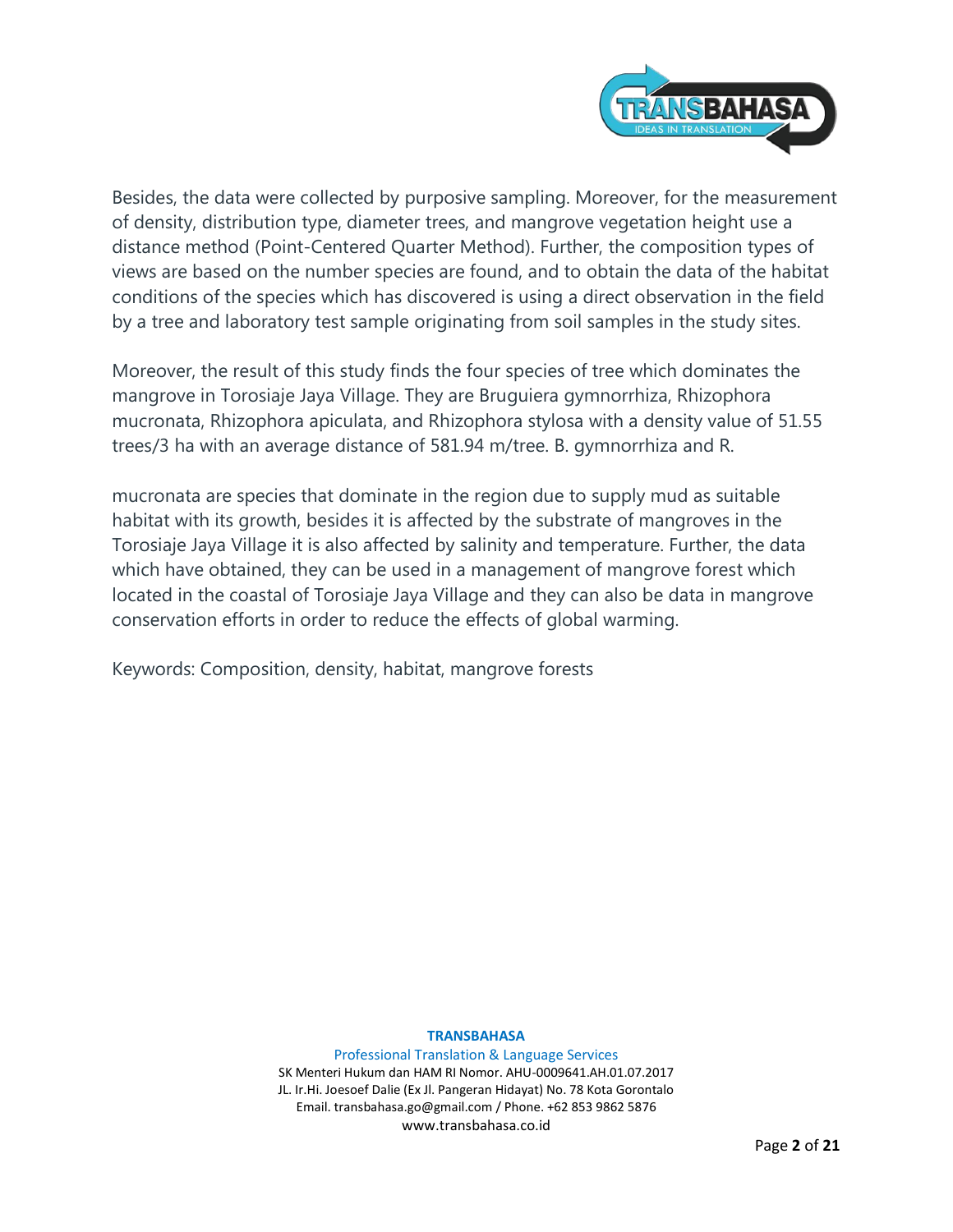

INTRODUCTION Mangrove forests have a role in mitigating climate change due to global warming because it can reduce CO2 through the sequestration mechanism that carbon sequestration from the atmosphere and storage in several compartments such as vegetation, litter and soil organic matter (Hairiah and Rahayu 2007).

Through the process of photosynthesis carbon dioxide which is from the atmosphere is absorbed by the mangrove plants and converted into organic carbon that will be distributed to all parts of the body and stored in the biomass plant. According to Nugraha (2011), it is about 50% of tree biomass is carbon. One of the mangrove areas in Indonesia is in the coastal region of Gorontalo Province, Torosiaje Jaya Village of Pohuwato region.

Pohuwato is known as a famous green belt of mangrove and coastal ecosystems where the mangrove as broad enough to stretch from the District of Paguat until Popayato District of West. Mangrove areas have contained in Pohuwato fairly high species diversity. One of the mangrove species found, among others, from family Avicenniaceae namely Avicennia marina (Forsk.) \_ Vierh. According to Dharmawan and Siregar (2008), A.

marina is as one of the mangrove species that can absorb and store carbon is greater, because of habitat that is characteristic of wetlands with muddy soil types. Based on the results of interpretation of Landsat imagery which is reported Damanik (2012), that the mangrove area Pohuwato has undergone significant changes, which in 1988 reached the mangrove area of 13243.33 hectares and in 2010 the remaining 7420.73 ha.

The damage to the mangrove forests in the coastal Torosiaje Jaya Village has an impact on other Tomini bay ecosystem conditions such as Togean Islands National Park in Tojo Una-Una, Central Sulawesi Province. By reducing area of coastal mangrove in Torosiaje Jaya Village cause of carbon in the atmosphere cannot be absorbed and stored in plant biomass optimally.

This further confirms the need for a precautionary measure in order to damage that occurred in the coastal mangrove Torosiaje Jaya Village need to be immediately addressed through the information on the density, composition, and habitat, of

# **TRANSBAHASA**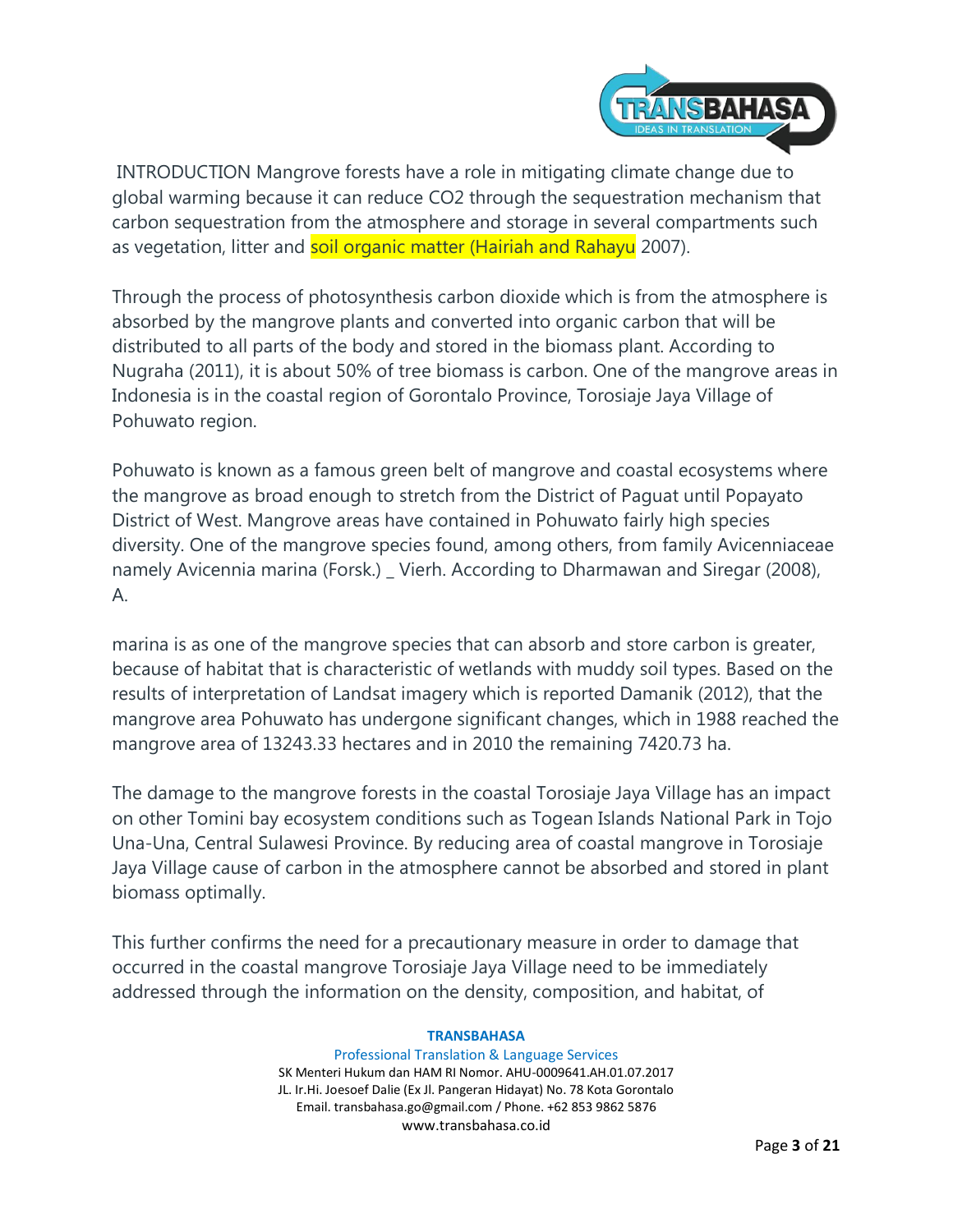

mangrove forests. Findings of this research may serve as a database for mangrove forest conservation management purposes in

#### **TRANSBAHASA**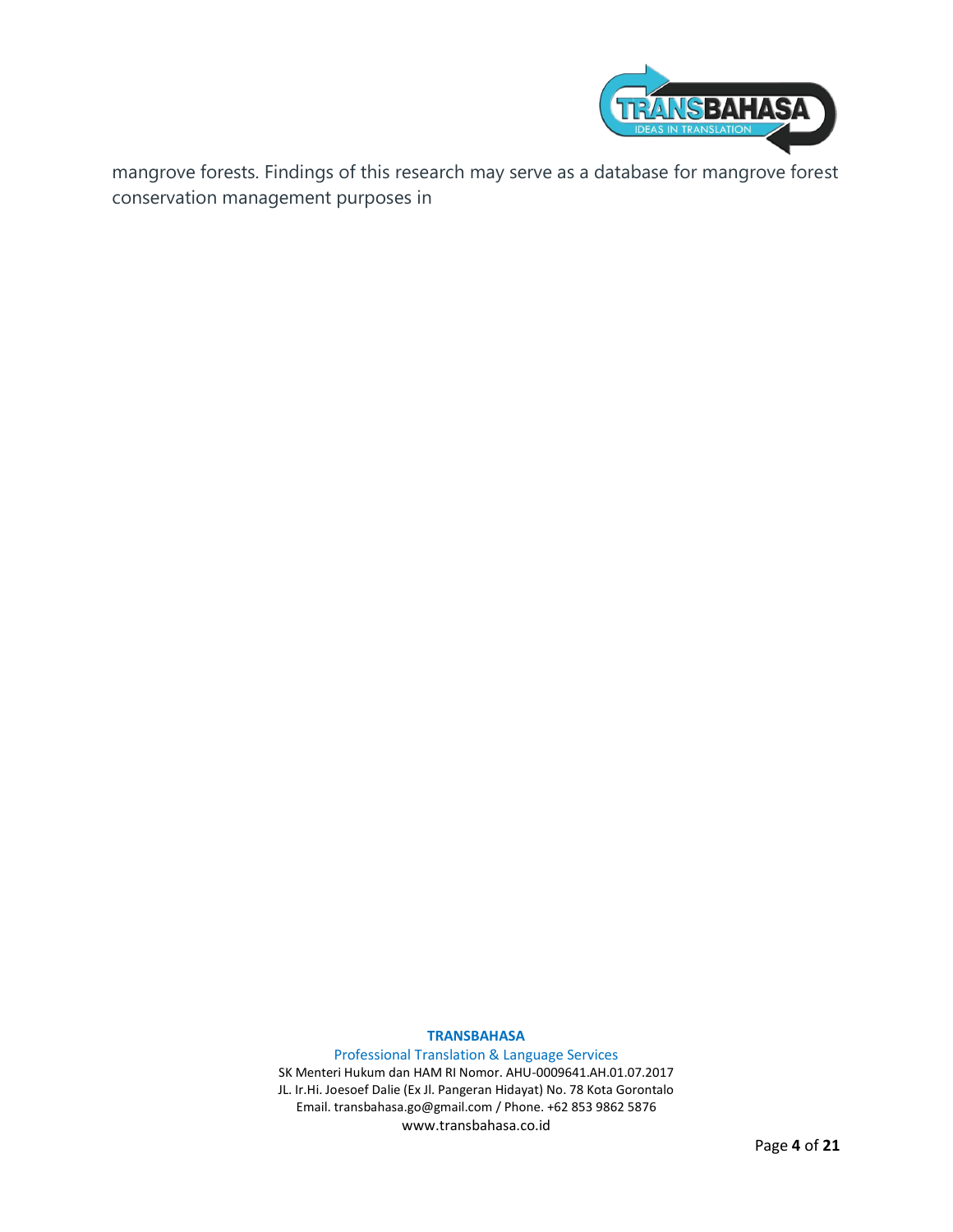

RAHIM et al.

– Mangrove forest of Torosiaje Jaya, Gorontalo \_39 \_ \_

#### **TRANSBAHASA**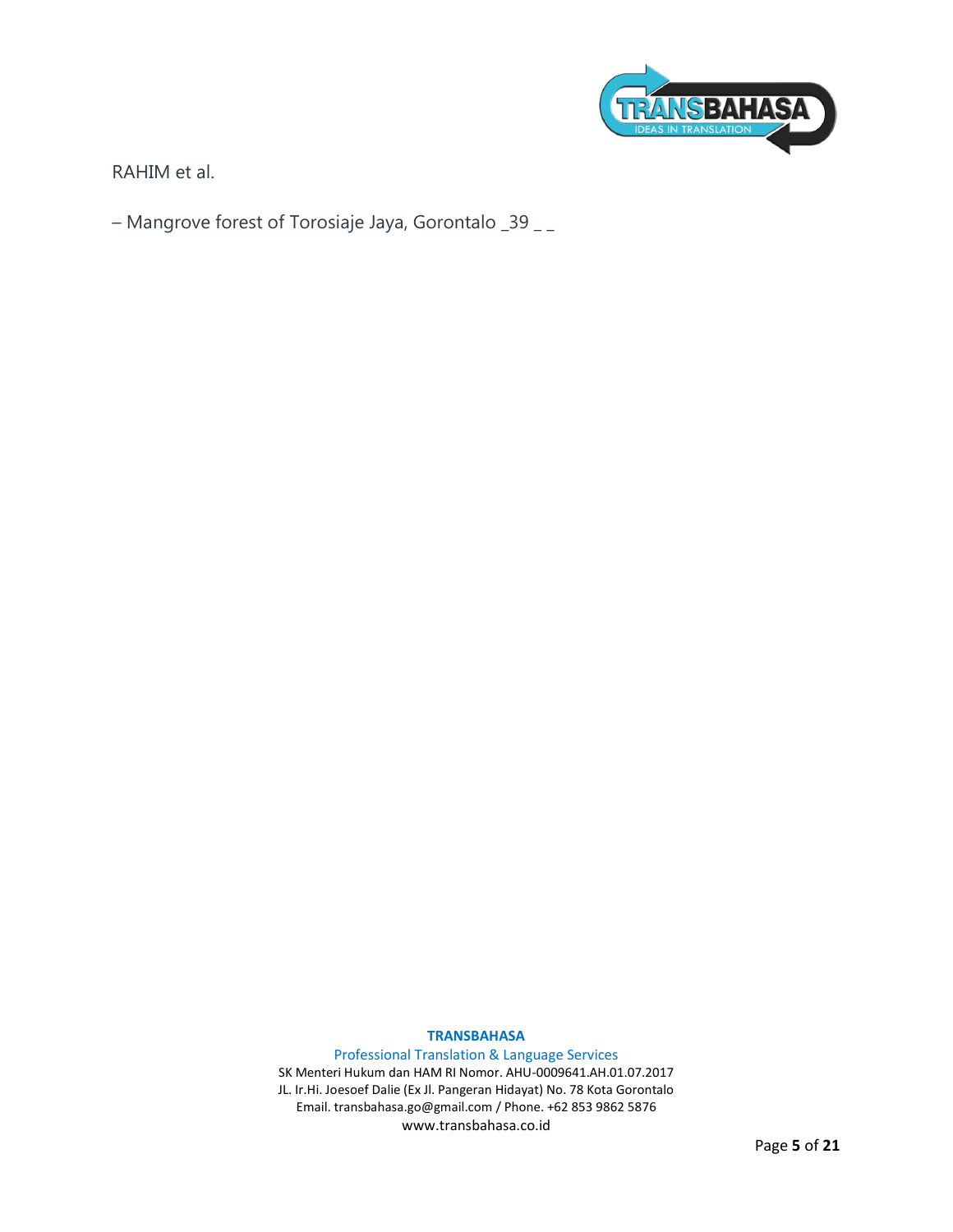

Torosiaje and other regions as well as for addressing global warming and climate change issues. MATERIALS AND METHODS Study area The study area is located in the coastal areas of mangrove forest Torosiaje Jaya Village, Popayato Subdistrict, Pohuwato District, Gorontalo Province, Indonesia (N 0° 28' 45"E, 121°26' 15"). The geographical position of the study area is presented on the map (Figure 1).

Methods The method used in this research is using the quadrant method or P-CQM (Point Centered Quarter Method). Each plant is contained in the quadrant, recorded the name of the species (as seen by recognition by the research team and mangrove identification books (Tomlinson 1986; Giesen et al. 2006). Measured the diameter of the tree is calculated based on diameter at breast height (dbh) of 1.3

m above the ground or above the buttresses, while the total tree height is calculated from the above buttress without counting the canopy. The stages will be undertaken in this study are: (i) The preparation phase, covering: observation, setting up data collection methods, prepare the equipment that will be used \_ for data collection in the field. (ii) The data collection stage, include the determination of the density of vegetation.

To determine the density of the vegetation at the study site, created transect lines perpendicular from the shoreline landward by determining the point of observation or sampling point along the transect. At every point of measurement is made abscissa and ordinate imaginary line, so that at each measurement point there are four quadrants: I, II, III and IV.

Select one of the trees in each quadrant are located closest to the point of a benchmark tree and measure the distance from each tree to tree point benchmark. Each plant is contained in the quadrant, recorded the name of the species. Measured the diameter of the tree is calculated **based on diameter at breast height (dbh)** of 1.3

m above the ground or above the buttresses, while the total tree height is calculated from the above buttress without counting the canopy. Furthermore, in calculating the density of the wood. Mangrove species that cannot be identified in the field, that it was taken instance leaves, fruits, and flowers to be made herbarium and further identified in

# **TRANSBAHASA**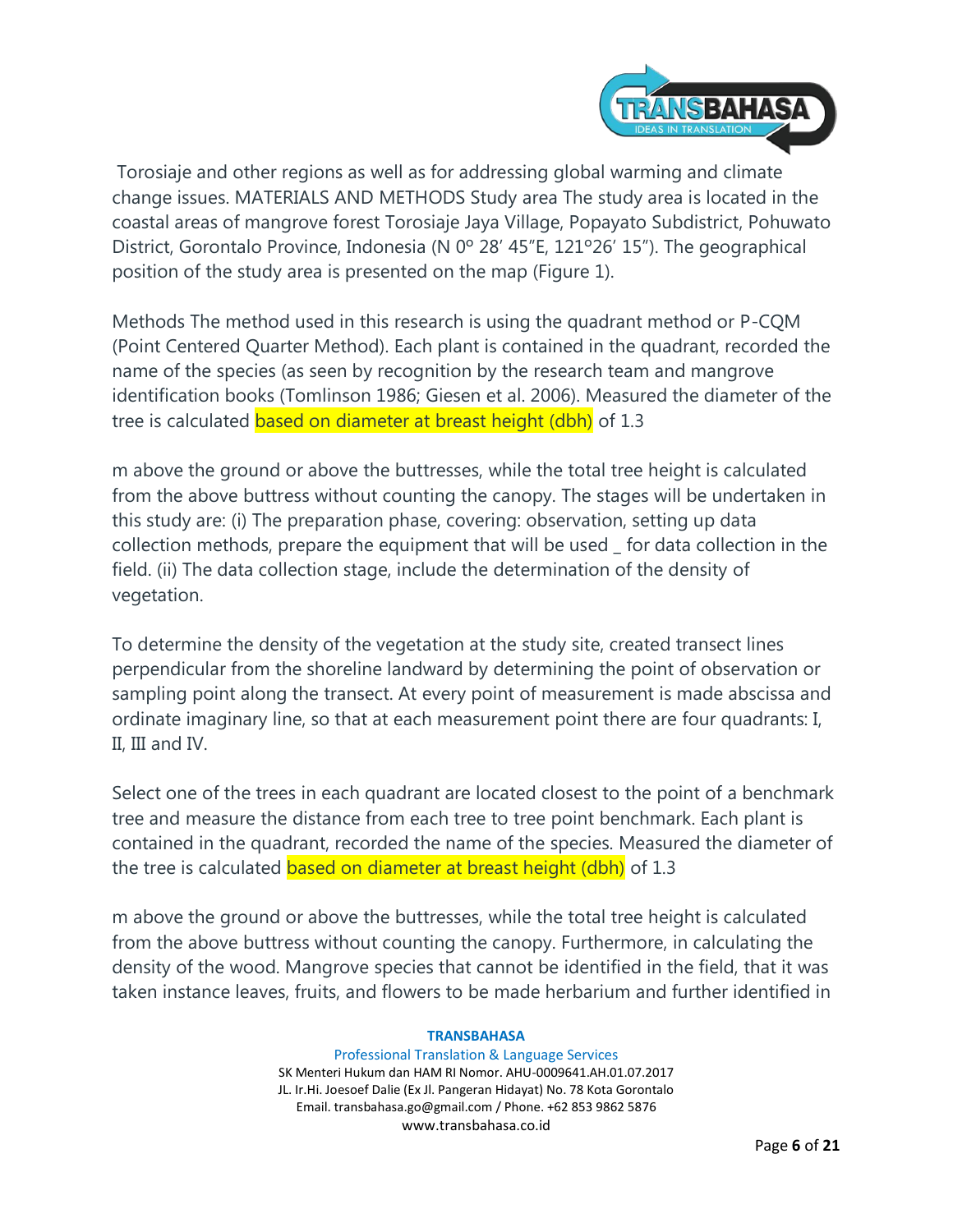

the Laboratory of Botany, Universitas Negeri Gorontalo, Indonesia. In addition to data mangrove species, also measured the temperature, salinity, soil pH, and moisture.

#### **TRANSBAHASA**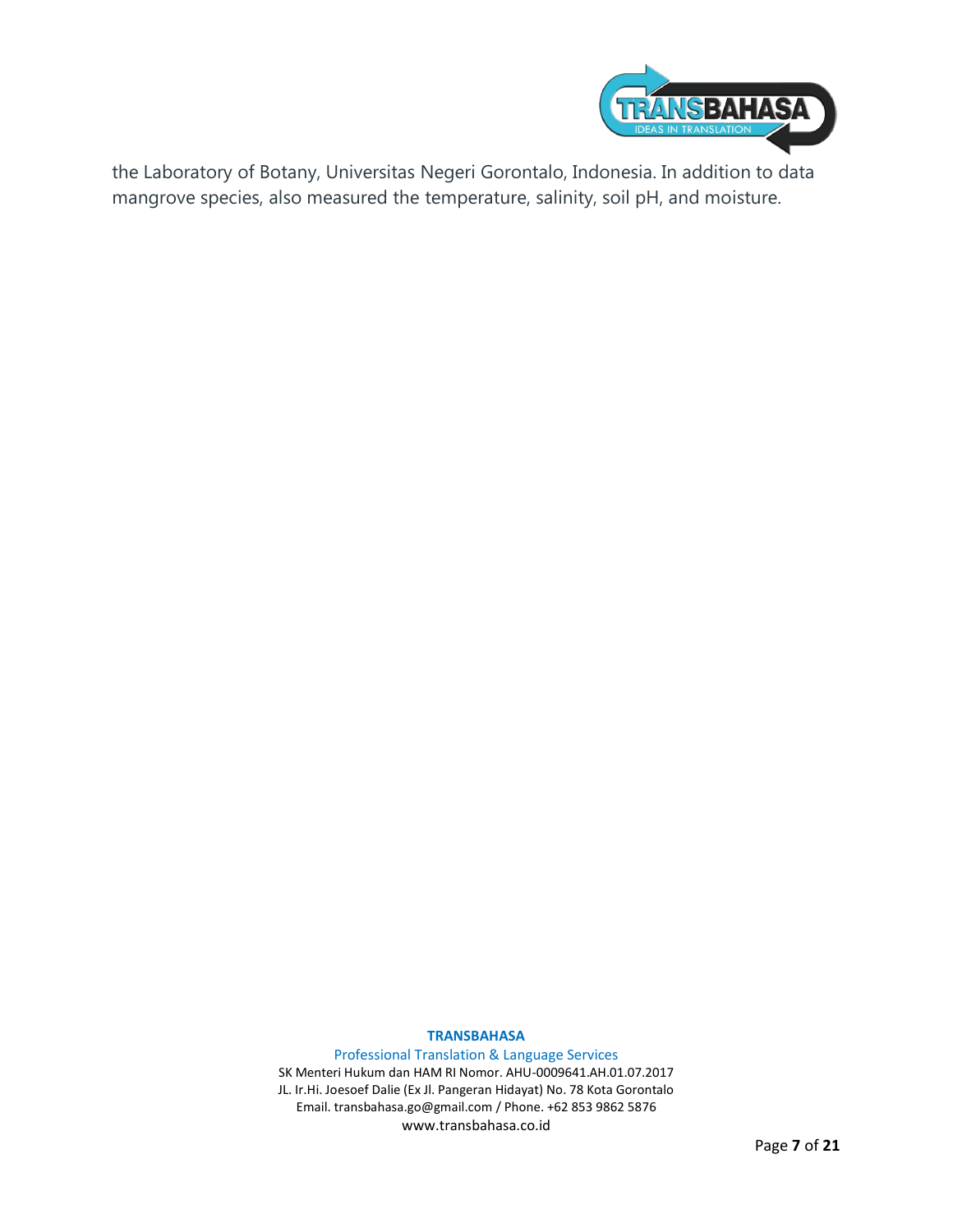

Figure 1. The study site in the coastal region of Torosiaje Jaya Village, Gorontalo, **Indonesia** 

#### **TRANSBAHASA**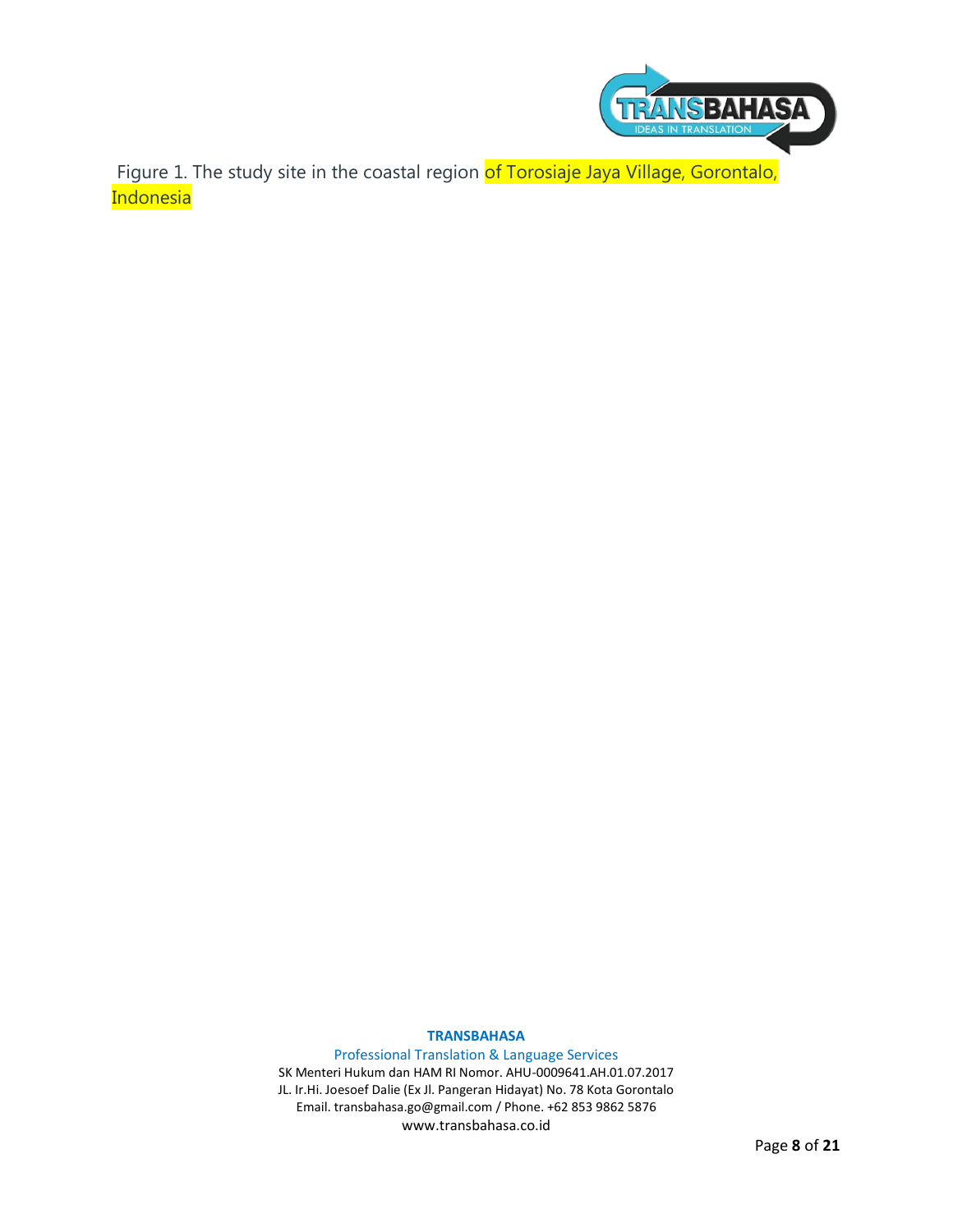

Where:  $V =$  volume of trees (m3)  $p =$  constant (3.14) d = diameter of tree height chest (cm)  $t =$  total height (m), and  $f =$  figures tree form (0.6) Composition type Composition kind is calculated based on the number of mangrove species are found.

Habitat The research used descriptive analysis towards the habitat analysis obtained from the soil sample analysis done in the laboratory. The laboratory examination included examining soil texture (sand, silt, and clay). In addition, the examination also covered temperature, humidity and salinity aspects, which are significant factors in the development of mangrove.

RESULTS AND DISCUSSION Result Density, density of all species per hectare, and tree volume Based on the density of trees in the Torosiaje Jaya Village indicates a density value of 51.55 trees/3 ha with an 40 \_ \_ \_ \_ \_ BONORO WO WETLANDS 7 (1): 38-42, June 2017 \_ \_ \_Data analysis \_ \_ \_ \_average distance of 581.94 m/tree. All species density \_ \_Density  $\frac{1}{2}$  \_ \_ \_ \_ \_ \_ value are presented in (Table 1)  $\frac{1}{2}$  \_ \_ To calculate the density, calculated the average distance  $\angle$   $\angle$   $\angle$   $\angle$  of each individual tree with the following formula  $\text{\_}$  Composition type  $\text{\_}$   $\text{\_}$  (Indriyanto 2010):  $\text{\_}$   $\text{\_}$  In Table 2, it can be argued that in the mangrove forest \_ \_The distance the average individual tree to tree point \_Torosiaje Jaya Village number of species found little that  $\angle$  benchmark (d):  $\angle$   $\angle$   $\angle$   $\angle$  four types i.e.

Bruguiera gymnorrhiza, Rhizophora \_\_\_\_\_\_\_\_\_mucronata, Rhizophora apiculata, dan Rhizophora stylosa,  $_d = d1+d2+d3+?+dn$   $_2(1)$  of trees 36 individual per 300 m2 with an average distance  $\frac{1}{2}$   $\frac{1}{2}$   $\frac{1}{2}$   $\frac{1}{2}$  =  $\frac{1}{2}$  of 581,94 (trees/3 ha). Number of trees in sampling points  $\frac{1}{2}$  =  $\frac{1}{2}$  =  $\frac{1}{2}$  =  $\frac{1}{2}$  Where:  $\frac{1}{2}$  =  $\frac{1}{2}$  300 m2 in the village of Mangrove Forests Torosiaje Jaya, \_\_\_\_\_\_Gorontalo, Indonesia is presented in Table 2 below. \_\_ \_d1, d2, d3, .........,

dn = distance of each tree to the point  $\angle$   $\angle$   $\angle$   $\angle$  =  $\angle$  measurement  $\angle$   $\angle$   $\angle$   $\angle$   $\angle$  Habitat for mangrove species  $\angle$  \_ \_n = number of trees  $\angle$  \_ \_ \_ \_ \_ \_ \_ \_ \_ \_ \_ Texture, detritus and pH are the dominant factors that  $-d =$  average distance  $\alpha$  individual trees to  $\alpha$  the  $\alpha$ \_affect the development of mangrove. Mangrove soil is  $\angle$  \_ \_ measuring point  $\angle$  \_ \_ \_ \_ \_ \_

 $\Box$  \_ \_ alluvial, which is brought and sedimented by the river and  $\Box$  \_ \_ \_ \_ \_ \_ \_ \_ \_ Density all species per hectare (K)  $\_$  the seawater. Alluvial can be classified as sand, silt and  $\_\_$ \_clay.

# **TRANSBAHASA**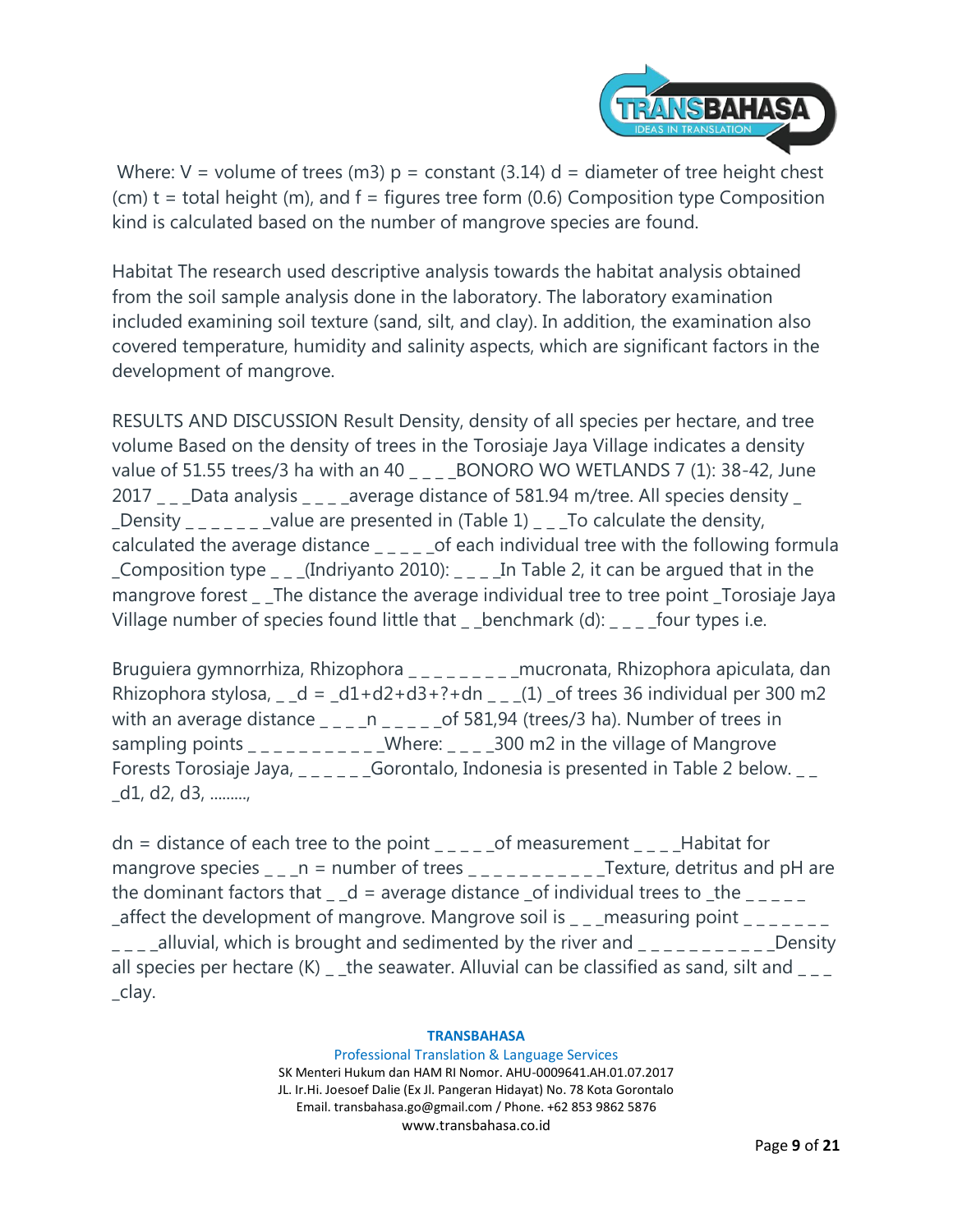

It is these three components which form soil in \_ \_ To calculate the density of all types of trees used the \_different composition. Mud is composed by silt and clay \_ \_following formula (Indriyanto 2010):  $\angle$  \_which are rich in detritus.  $\angle$  \_  $\angle$  \_ \_ \_\_ \_Area  $\angle$  \_ \_ \_\_ \_The analysis \_conducted at the Laboratory of \_PG \_ \_ \_ \_ \_ \_ \_ \_Tolangohula and the site investigation revealed that the  $\frac{1}{2}$   $\frac{1}{2}$   $\frac{1}{2}$   $\frac{1}{2}$   $\frac{1}{2}$   $\frac{1}{2}$   $\frac{1}{2}$   $\frac{1}{2}$   $\frac{1}{2}$  habitat of the species found in Torosiaje for Sampling Point \_ Volume of trees \_ \_ \_ \_ 1, Bruguiera gymnorrhiza is in the habitat which contains  $\frac{1}{2} - \frac{1}{2}$  sand (0%), silt (61.0-62.1%), and clay (38.9-39.0%).

Volume of trees is a content or the magnitude of a Sampling Point 2, Rhizophora mucronata contains \_sand \_ \_sample obtained from the width and height of the sample.  $(0\%)$ , silt (62.5-69.7%), and clay (30.8-37.5%). Sampling  $\_$  Tree volume calculated using the formula Brown (1997):  $\angle$   $\angle$   $\angle$  Point 3, the habitat of Rhizophora stylosa contains sand  $------V = 1/4. p.d2.t.f$ 

 $_{--}(3)$   $_{-}(0%)$ , silt (52.0%), and clay (47.0%). The habitat of  $_{---}$   $_{---}$  Rhizophora apiculate contains sand (0%), silt (33.4%), and \_ \_clay (67.0%). The temperature at the Sampling Point 1 for Bruguiera gymnorrhiza ranges between 31.5-31.80C, its salinity is between 21.6 ppt – 22.1 ppt, and its humidity level is between 84.8-85%. At the Sampling Point 2, the temperature for Rhizophora mucronata ranges between 31-31.50C, its salinity is between 21.8-22.1 ppt, and its humidity level is between 85-86%.

At the Sampling Point 3, the temperature for Rhizophora apiculate ranges between 30- 30.50C, its salinity is between 21.2-21.8 ppt, and its humidity level is between 86.5-87%; the temperature for Bruguiera gymnorrhiza is 300C, its salinity is 20.5 ppt, and its humidity level is 87%; the temperature for Rhizophora stylosa is 30.50C, its salinity is 201 ppt, and its humidity level is 86.5%; and the temperature for Rhizophora mucronata is between 30-30.20C, its salinity is between 20-20.5 ppt, and its humidity is 87%.

Discussion Based on the results of data density of trees in the village of Torosiaje Jaya indicate that at the sampling point 3, 2, and 1 has the highest density. This is evidenced, with 36 trees found at sampling points 3, Bruguiera gymnorrhiza is the dominant species, 35 trees for sampling point 2 with dominant species Rhizophora mucronata, and found 34 trees for one sampling point with the dominant species Rhizophora

# **TRANSBAHASA**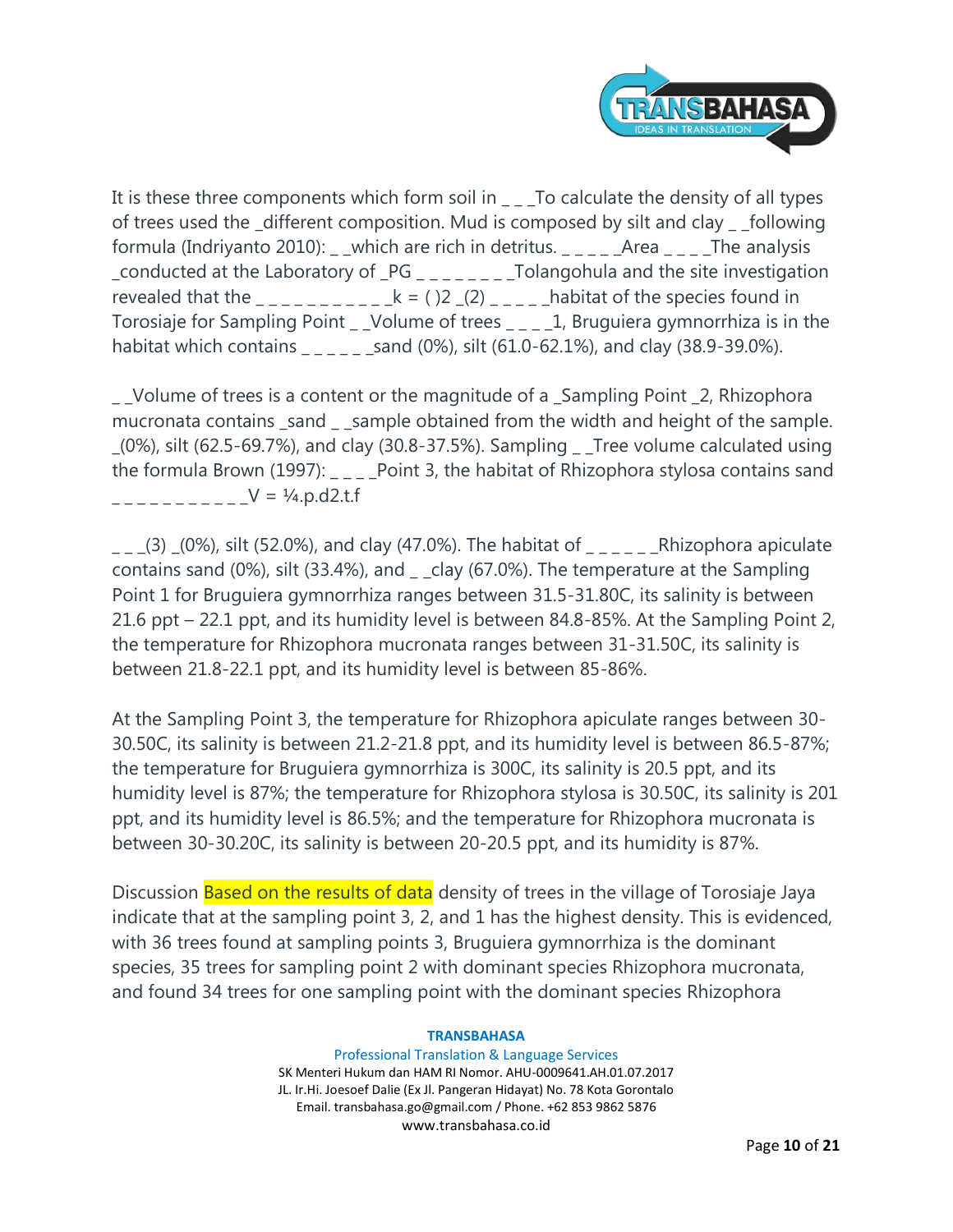

stylosa.

These species were classified as dominant as they are the dominant species found at the research site and had the widest distribution over the site.

# **TRANSBAHASA**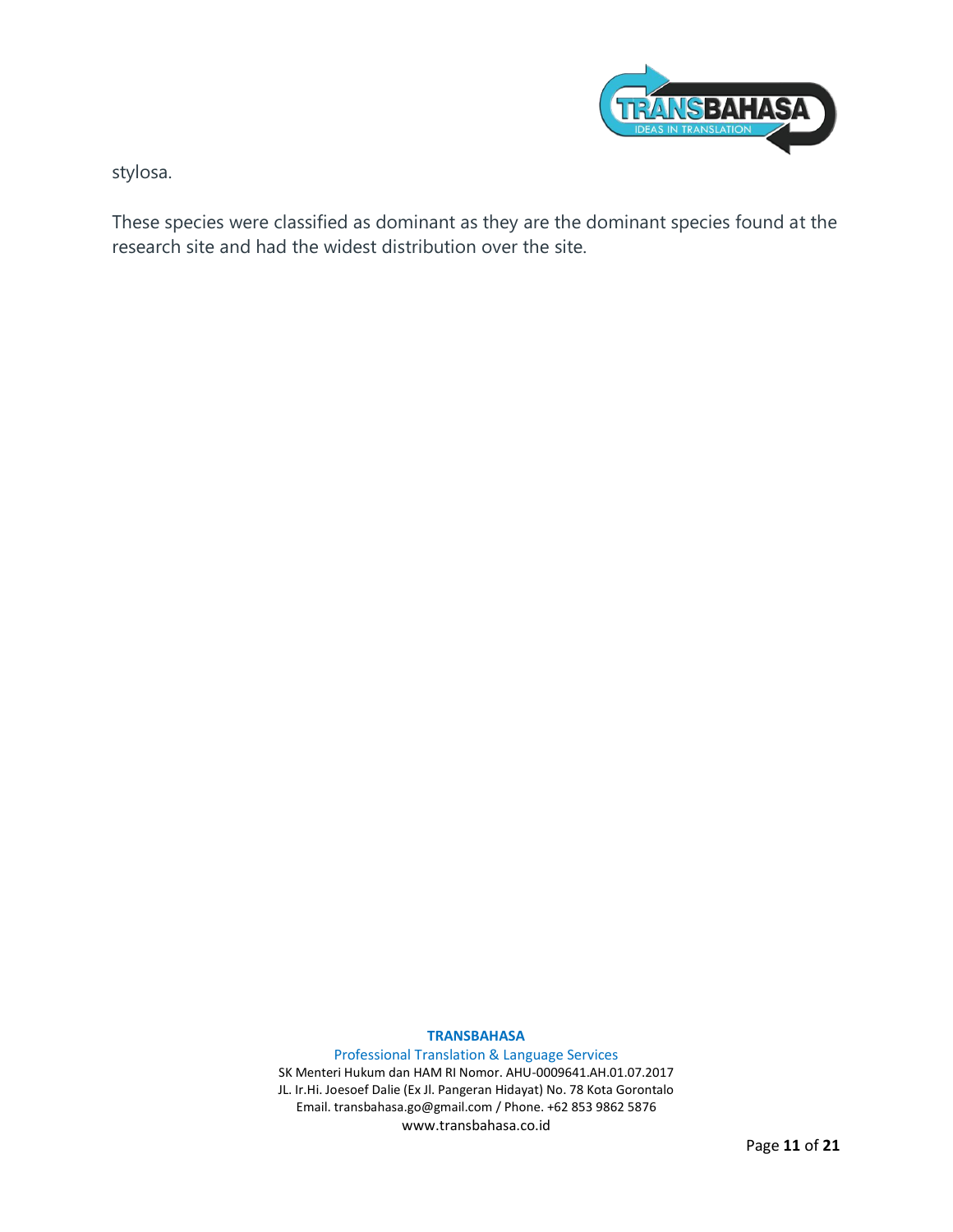

RAHIM et al. – Mangrove forest of Torosiaje Jaya, Gorontalo \_41 \_ \_

#### **TRANSBAHASA**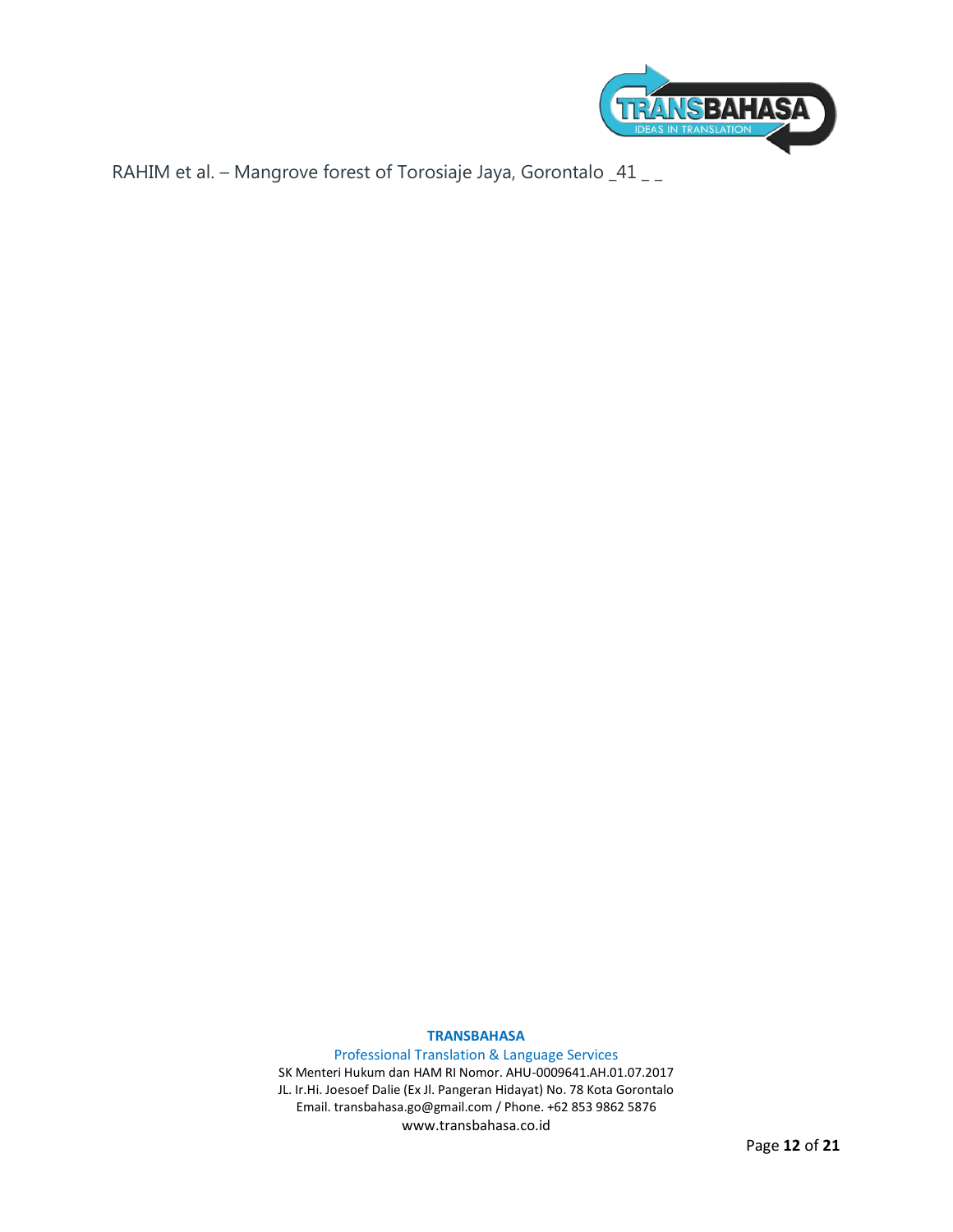

Table 1. Density value, density of all species per hectare, and tree volume at the research site Species names \_TS \_Quadrant \_NP \_JP \_DP (cm) \_VP \_ \_ \_ \_ \_ (m) \_ (m3) \_ \_B.gymnorrhiza \_1 \_I \_1 \_8 \_82 \_2,566.68 \_ \_B.gymnorrhiza \_ \_ \_2 \_12 \_86 \_2,826.5 \_ \_B.gymnorrhiza \_ \_ \_3 \_14 \_92 \_3,638.98 \_ \_B.gymnorrhiza \_ \_ \_4 \_18 \_102 \_4,473.06 \_ \_B.gymnorrhiza \_ \_ \_5 \_21 \_82 \_2,248.47 \_ \_B.gymnorrhiza \_ \_ \_6 \_26 \_108 \_4,457.58 \_ \_B.gymnorrhiza \_ \_ \_7 \_33 \_83 \_1,974.55 \_ \_B.gymnorrhiza \_ \_ \_8 \_42 \_85 \_2,416 \_ \_B.gymnorrhiza \_ \_ \_9 \_49 \_74 \_1,831.15 \_ \_B.gymnorrhiza \_ \_II \_10 \_8 \_72 \_1,485.86 \_ \_B.gymnorrhiza \_ \_ \_11 \_10 \_68 \_1,104.46 \_ \_B.gymnorrhiza \_ \_ \_12 \_16 \_82 \_1,927.26 \_ \_B.gymnorrhiza \_ \_ \_13 \_21 \_86 \_2,826.5 \_ \_B.gymnorrhiza \_ \_ \_14 \_26 \_72 \_1,485.86 \_ \_B.gymnorrhiza \_ \_ \_15 \_35 \_92 \_2,830.32 \_ \_B.gymnorrhiza \_ \_ \_16 \_47 \_68 \_1,104.46 \_ \_B.gymnorrhiza \_ \_III \_17 \_5 \_72 \_1,485.86 \_ \_B.gymnorrhiza \_ \_ \_18 \_7 \_82 \_2,248.47 \_ \_B.gymnorrhiza \_ \_ \_19 \_12 \_85 \_2,761.15 \_ \_B.gymnorrhiza \_ \_ \_20 \_18 \_65 \_1,009.16 \_ \_B.gymnorrhiza \_ \_ \_21 \_22 \_82 \_2,248.47 \_ \_B.gymnorrhiza \_ \_ \_22 \_29 \_93 \_3,305.35 \_ \_B.gymnorrhiza \_ \_ \_23 \_35 \_100 \_3,821.66 \_ \_B.gymnorrhiza \_ \_ \_24 \_44 \_120 \_6,191.08 \_ \_B.gymnorrhiza \_ \_IV \_25 \_6 \_75 \_1,612.26 \_ \_B.gymnorrhiza \_ \_ \_26 \_11 \_72 \_1,485.86 \_ \_B.gymnorrhiza \_ \_ \_27 \_17 \_82 \_2,248.47 \_ \_B.gymnorrhiza \_ \_ \_28 \_23 \_65 \_1,009.16 \_ \_B.gymnorrhiza \_ \_ \_29 \_32 \_83 \_2,303.65 \_ \_B.gymnorrhiza \_ \_ \_30 \_34 \_68 \_1,104.46 \_ \_B.gymnorrhiza \_ \_ \_31 \_37 \_72 \_1,485.86 \_ \_B.gymnorrhiza \_ \_ \_32 \_40 \_64 \_978.34 \_ \_B.gymnorrhiza \_ \_ \_33 \_43 \_89 \_2,648.74 \_ \_B.gymnorrhiza \_ \_ \_34 \_49 \_93 \_3,305.35 \_ \_R. mucronata 2 I 1 5 68 1,104.46 R.

mucronata \_ \_ \_2 \_8 \_84 \_2,022.42 \_ \_R. mucronata \_ \_ \_3 \_16 \_82 \_1,927.26 \_ \_R. mucronata \_ \_ \_4 \_19 \_65 \_1,009.16 \_ \_R. mucronata \_ \_ \_5 \_21 \_98 \_3,670.32 \_ \_R. mucronata \_ \_ \_6 \_35 \_74 \_1,569.55 \_ \_R. mucronata \_ \_ \_7 \_48 \_95 \_3,880.18 \_ \_R. mucronata \_ \_II \_8 \_6 \_68 \_1,325.35 \_ \_R. mucronata \_ \_ \_9 \_9 \_75 \_1,880.97 \_ \_R. mucronata \_ \_ 10 \_ 12 \_ 81 \_ 2,193.96 \_ \_ R. mucronata \_ \_ \_ 11 \_ 17 \_ 72 \_ 1,485.86 \_ \_ R. mucronata \_ \_ \_12 \_22 \_103 \_4,054.39 \_ \_R. mucronata \_ \_ \_13 \_28 \_102 \_4,473.06 \_ \_R. mucronata \_ \_ \_14 \_30 \_82 \_1,927.26 \_ \_R. mucronata \_ \_ \_15 \_33 \_96 \_3,081.78 \_ \_R. mucronata \_ \_ 16 \_37 \_99 \_3,277.4 \_ \_ R. mucronata \_ \_ III \_ 17 \_ 5 \_ 68 \_ 1,104.46 \_ \_ R. mucronata \_ \_ \_18 \_9 \_69 \_1,137.18 \_ \_R. mucronata \_ \_ \_19 \_13 \_74 \_1,569.55 \_ \_R. mucronata \_ \_ \_20 \_19 \_78 \_1,743.82 \_ \_R. mucronata \_ \_ \_21 \_24 \_68 \_1,104.46 \_ \_R. mucronata \_ \_ \_22 \_28 \_75 \_1,612.26 \_ \_R. mucronata \_ \_ \_23 \_31 \_82 \_1,927.26 \_ \_R. mucronata \_ \_ 24 \_ 42 \_ 86 \_ 2,119.87 \_ \_ R. mucronata \_ \_ \_ 25 \_ 26 \_ 96 \_ 3,522.04 \_ \_ R. mucronata \_ \_ \_26 \_37 \_106 \_3,757.26 \_ \_R. mucronata \_ \_ \_27 \_45 \_116 \_5.785.22 \_ \_R.

#### **TRANSBAHASA**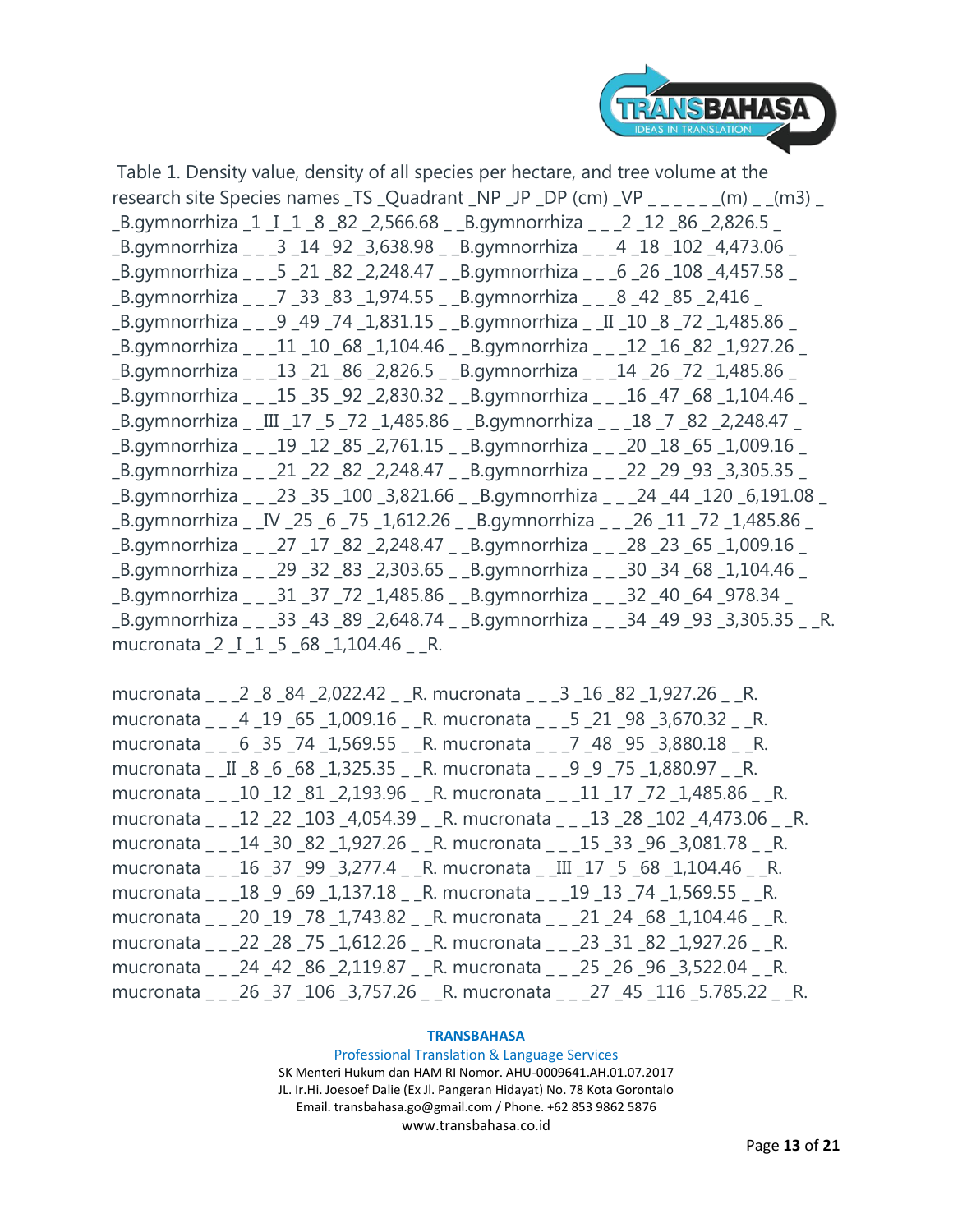

# mucronata \_ \_IV \_28 \_7 \_98 \_3,211.53 \_ \_R.

mucronata \_ \_ \_29 \_11 \_64 \_978.34 \_ \_R. mucronata \_ \_ \_30 \_26 \_102 \_3,976.05 \_ \_R. mucronata \_ \_ \_31 \_30 \_68 \_1,104.46 \_ \_R. mucronata \_ \_ \_32 \_33 \_76 \_1,655.54 \_ \_R. mucronata \_ \_ \_33 \_42 \_69 \_1,364.62 \_ \_R. mucronata \_ \_ \_34 \_22 \_74 \_1,569.55 \_ \_R. mucronata \_ \_ \_35 \_35 \_82 \_1,927.26 \_ \_ R. mucronata \_3 \_I \_1 \_5 \_69 \_1,364.62 \_ \_R. mucronata \_ \_ \_2 \_9 \_69 \_1,137.18 \_ \_R. mucronata \_ \_ \_3 \_13 \_72 \_1,485.86 \_ \_R. mucronata \_ \_ 4 \_17 \_74 \_1,569.55 \_ R. mucronata \_ \_ \_5 \_22 \_86 \_2,473.18 \_ B.gymnorrhiza  $\overline{6}$  28 88 2,589.55 B.gymnorrhiza  $\overline{7}$  32 65 1,210.99 R. apiculata di 8 38 66 1,040.45 R. apiculata di 9 40 74 1,569.55 R. apiculata \_ \_10 \_45 \_96 \_3,522.04 \_ \_R. stylosa \_ \_II \_11 \_7 \_64 \_978.34 \_ \_R. stylosa \_ \_ \_12 \_11 \_85 \_2,070.86 \_ \_R. stylosa \_ \_ \_13 \_13 \_96 \_3,522.04 \_ \_R. stylosa \_ \_ \_14 \_20 \_103 \_4,054.39 \_ R. stylosa  $15$  23  $112$  5,393.12 R. stylosa  $16$  42 96 3,522.04 R. mucronata \_ \_ \_17 \_37 \_92 \_2,830.32 \_ \_R. mucronata \_ \_ \_18 \_31 \_88 \_2,219.62 \_ \_R. mucronata \_ \_ \_19 \_34 \_102 \_4,473.06 \_ \_R. apiculata \_ \_III \_20 \_5 \_72 \_1,485.86 \_ \_R.

apiculata 21 11 68 1,104.46 R. apiculata 22 18 66 1,248.54 R. apiculata \_ \_ \_23 \_24 \_89 \_3,027.13 \_ \_R. apiculata \_ \_ \_24 \_26 \_102 \_4,473.06 \_ \_R. stylosa \_ \_ \_25 \_21 \_115 \_5,.685.91 \_ \_R. stylosa \_ \_ \_26 \_31 \_92 \_3,234.65 \_ \_R. stylosa \_ \_ \_27 \_39 \_96 \_3,522.04 \_ \_B.gymnorrhiza \_ \_IV \_28 \_6 \_65 \_1,009.16 \_ \_B.gymnorrhiza \_ \_ \_29 \_10 \_86 \_2,119.87 \_ \_B.gymnorrhiza \_ \_ \_30 \_15 \_72 \_1,485.86 \_ \_R. stylosa \_ \_ \_31 \_24 \_68 \_1,325.35 \_ \_R. stylosa \_ \_ \_32 \_34 \_72 \_1,485.86 \_ \_R. stylosa \_ \_ \_33 \_38 \_86 \_2,119.87 \_ \_R. mucronata \_ \_ \_34 \_30 \_102 \_4,473.06 \_ \_R. mucronata \_ \_ \_35 \_21 \_64 \_978.34 \_ \_R. mucronata \_ \_ \_36 \_48 \_121 \_8.392.93 \_ \_The mean distance of tree (m2) \_ \_ \_581,94 \_ \_ \_The density of all species/ha  $\angle$  \_  $\angle$  \_ 51,55  $\angle$  \_  $\angle$  Notes: TS: Sampling Point, Np: Tree Number, Jp: Tree Distance, Dp: Tree Distance, Vp: Tree Volume Table 2. Number of trees in sampling points 300 m2 in the village of Mangrove Forests Torosiaje Jaya, Gorontalo, Indonesia.

Location \_Number of \_Number of \_ \_ \_ \_ \_ \_ \_ pecies \_ trees \_ \_ \_ \_ \_ \_ \_ \_ Side point 1 \_1 \_34 \_ \_ Side point 2  $\,$  1  $\,$  35  $\,$  Side point 3  $\,$  4  $\,$  36  $\,$  Data showed that the dominant species found in each Sampling Point possessed the highest skills of adaptation towards their habitats for survival purposes. The species composition of coastal mangrove forests Torosiaje Jaya Village found four species of Bruguiera gymnorrhiza namely, Rhizophora mucronata,

# **TRANSBAHASA**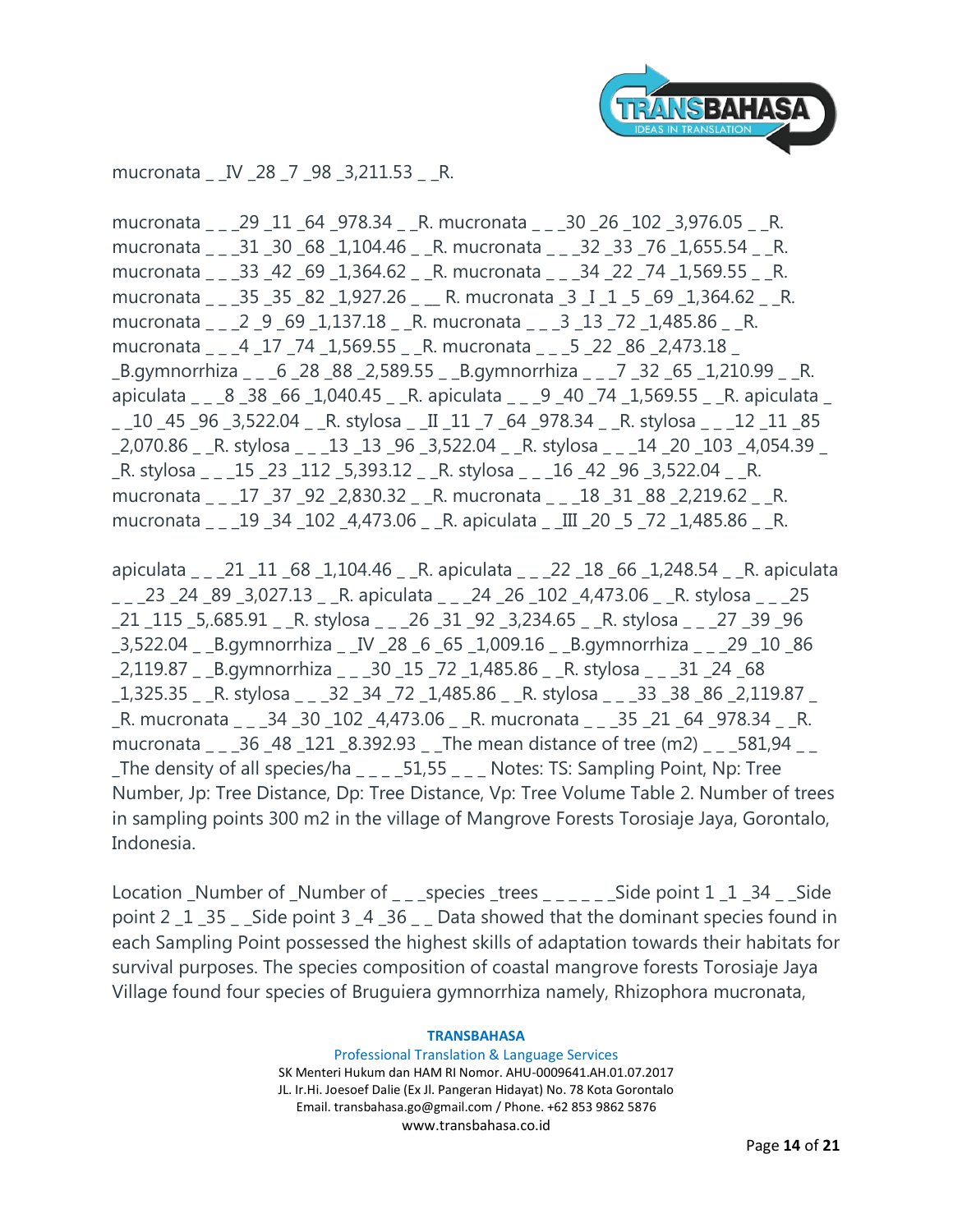

Rhizophora apiculata, Rhizophora stylosa. Salinity, substrate, and temperature affect mangrove density and species composition.

Salinity affects the growth and density of mangrove, which is based on the results of further research towards the sea, the salinity or salt content of the higher places. Mangrove is not a plant that needed salt but mangrove is a plant that is tolerant of salt. This is in line with the opinions by Hutahaean et al. (1999), which examined the mineral elements needed for the growth of mangrove plants are the macro elements such

#### **TRANSBAHASA**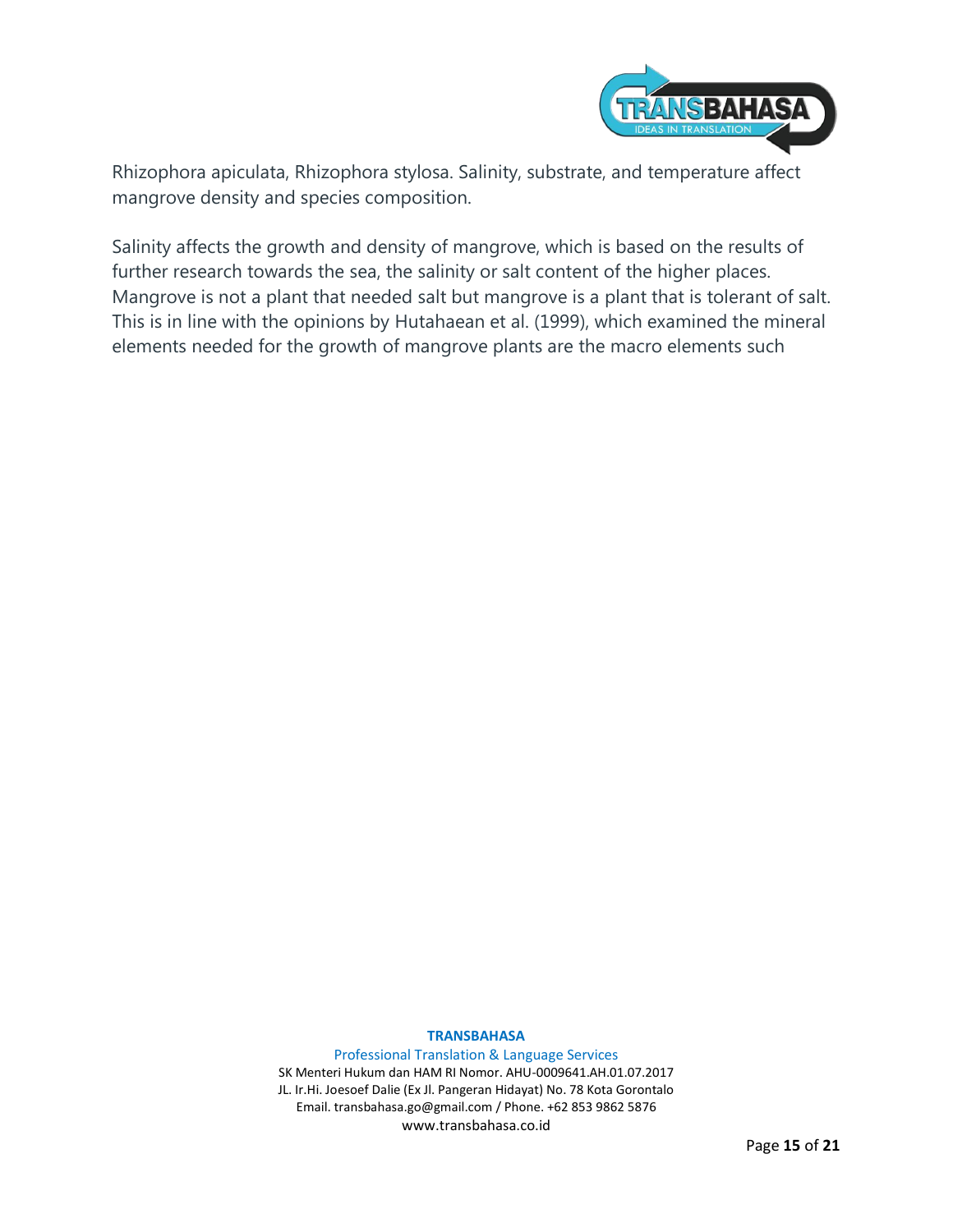

42 BONORO WO WETLANDS 7 (1): 38-42, June 2017

#### **TRANSBAHASA**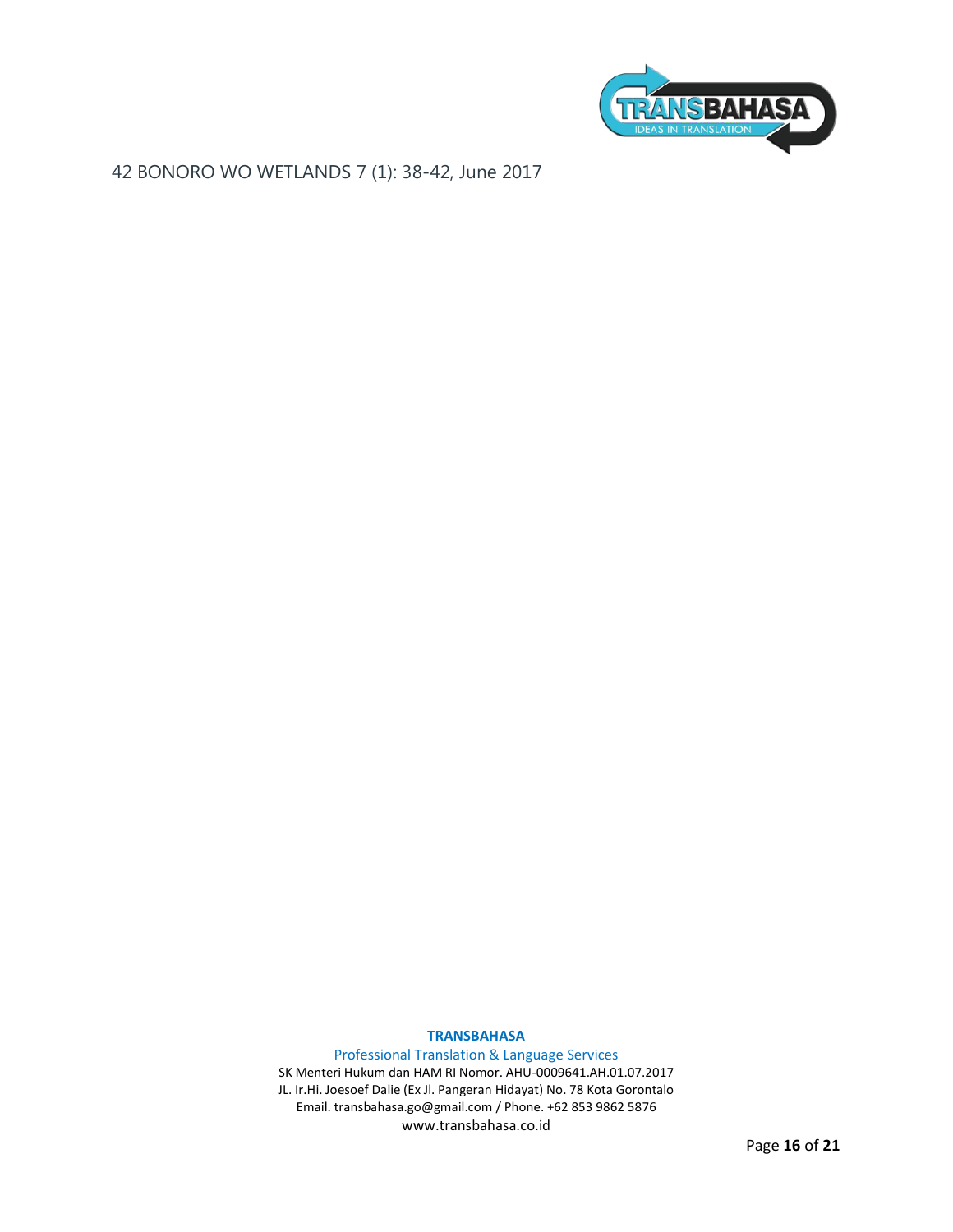

as N, P, S, K, Ca and Mg and micro elements consisting of Zn, Mn, and Cu.

Based on these results the elements Na and Cl are not needed for the growth of mangrove plants. If the salt content on the site is too high then the growth will be stunted mangrove. According Hutahaean et al. (1999) that the range of salinity for Rhizophora mucronata is 12-30 ppt.

based on the results of research that salinity in coastal areas Torosiaje Jaya Village for 21.5 to 22 ppt of Rhizophora mucronata. species, a species that is from 21.5 to 22 ppt of Bruguiera gymnorrhiza, Rhizophora stylosa species are 20 to 21.5 ppt. Therefore, The coastal of Torosiaje Jaya Village is a coastal region that can support the growth of three species of mangrove dominant.

Various types of mangroves overcome salinity levels in different ways. Rhizophora, for instance, secretes excess salt through the glands under its leaves to overcome high salinity. The absorbed water has almost become fresh water, with 90-97% of salt content in seawater were unable to pass through this root filter.

Salt from the plant body was accumulated in the old leaves and wasted along with fall leaves. Mangrove vegetation should seek to maintain water because of the difficulty in obtaining fresh water. In addition to salinity, density substrate also affects the mangroves. The substrate is generally composed of sand, clay, and dust.

Based on the results of laboratory analysis, soil dominant mangrove species Bruguiera gymnorrhiza is a land that has a <5% sand, dust from 61.1 to 75.3%, and 17.1 to 47.9% clay. According to Indah et al. (2008), this ground including clayey loam soil which is dominated by a blend of silt and clay that causes the formation of good texture.

That is why the substrate in this region is classified as good and supports the growth of various mangrove species found in the research site. Based on observations of air temperature that is at the study site ranged from 30-31.8ºC. At the point of observation that high temperature caused by sunlight is still hindered by the mangrove canopy cover so that the temperature becomes lower.

# **TRANSBAHASA**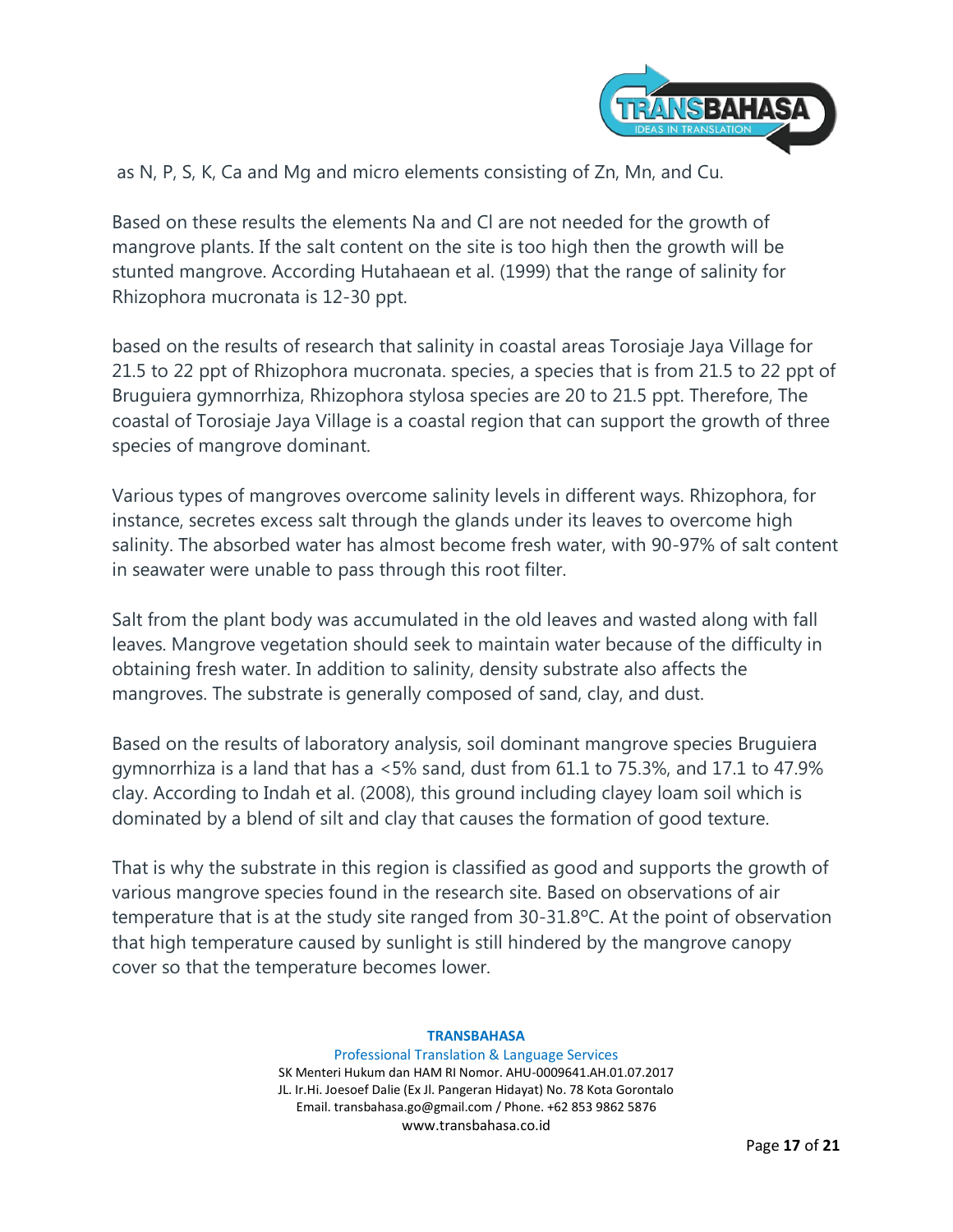

Temperatures in the coastal mangrove forests Torosiaje Jaya Village is the range of temperature that supports the growth of mangrove. This is confirmed by Kusmana (2010) states that if the temperature is higher than 35ºC, it will give unfavorable influence on the process of photosynthesis so that the process of mangrove growth will be hampered.

In conclusion, the value density types of mangrove forests in the coastal regions of Torosiaje Jaya Village for the entire species is 51.55 trees/ha with an average distance \_ of 581.94 m/tree. The species composition of coastal mangrove forests of Torosiaje Jaya Village found four species namely Bruguiera gymnorrhiza, Rhizophora mucronata, Rhizophora apiculata, and Rhizophora stylosa. Mangrove density and species composition in an area influenced by several factors among which salinity, substrate, and temperature.

Habitat that affects the growth of mangrove species on the coast of Torosiaje village is mangrove soil which contained sand (<5%), dust (61.1-75.3%), and clay (17.1-47.9%). The soil includes clay because of the combination of dust and clay that forms a good texture. Therefore, the substrate found in this coast is classified as good and can support the growth of various mangrove species found in the research site.

# INTERNET SOURCES:

------------------------------------------------------------------------------------------- 1% - https://smujo.id/bw/issue/view/137 <1% - https://www.slideserve.com/zlhna/bagaimana-menulis-jurnal-ilmiah-hasilpenelitian-smno-ub-ac-id 1% - http://lppm.ulm.ac.id/id/wp-content/uploads/2017/10/SNLB-1609-1023-1027- Hamidun.pdf 1% https://www.researchgate.net/profile/Endah\_Sulistyawati/publication/265890365\_Carbo n\_Stocks\_In\_Acacia\_mangium\_Willd\_Stands\_of\_Different\_Ages/links/54d382f20cf250179 18234e0/Carbon-Stocks-In-Acacia-mangium-Willd-Stands-of-Different-Ages.pdf 1% - https://vacationspotindonesia.wordpress.com/2015/01/29/togean-islands/

# **TRANSBAHASA**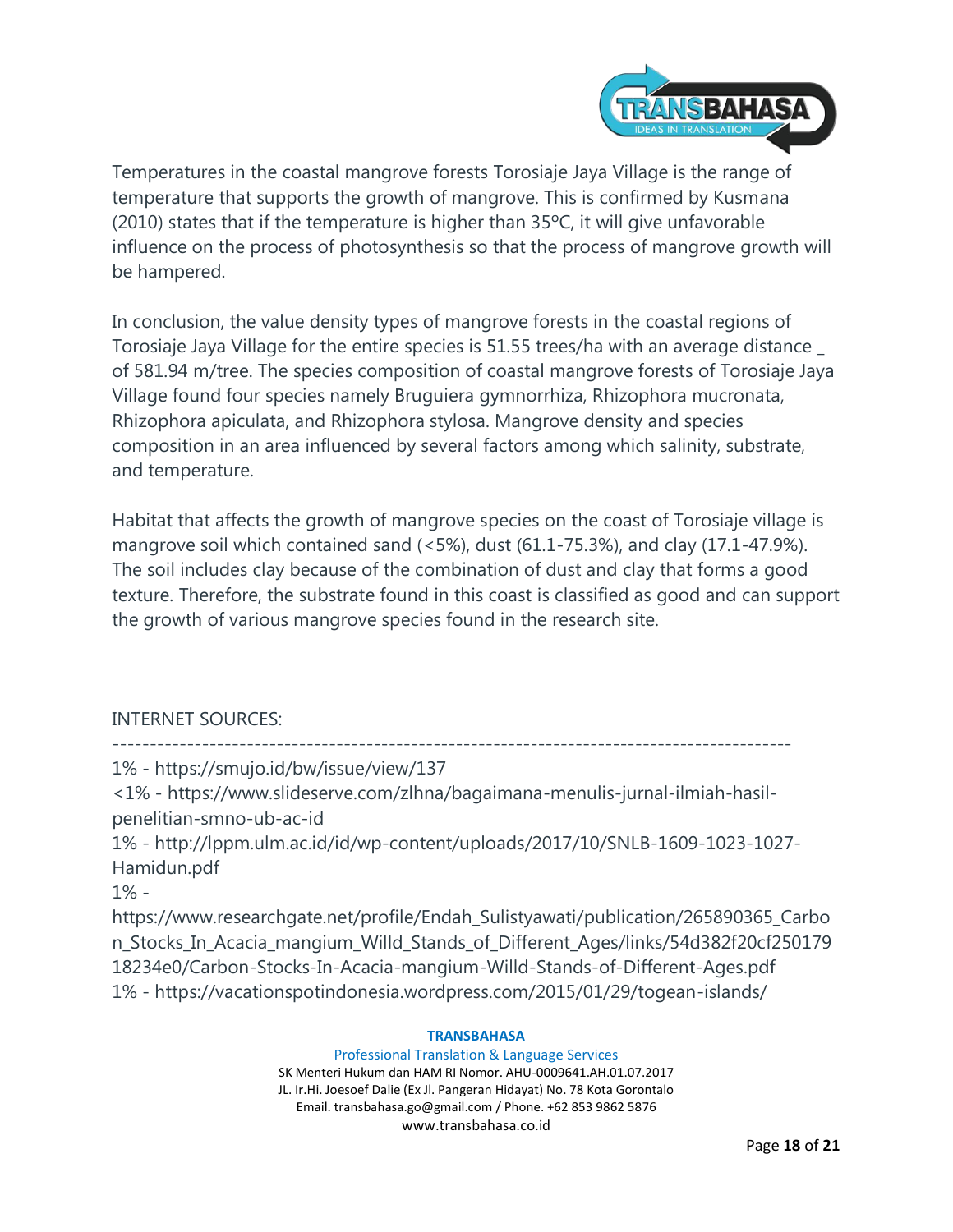

- <1% https://www.sciencedirect.com/science/article/pii/S1618866715001417
- <1% http://www.geomatejournal.com/articles/2018/15/48

#### **TRANSBAHASA**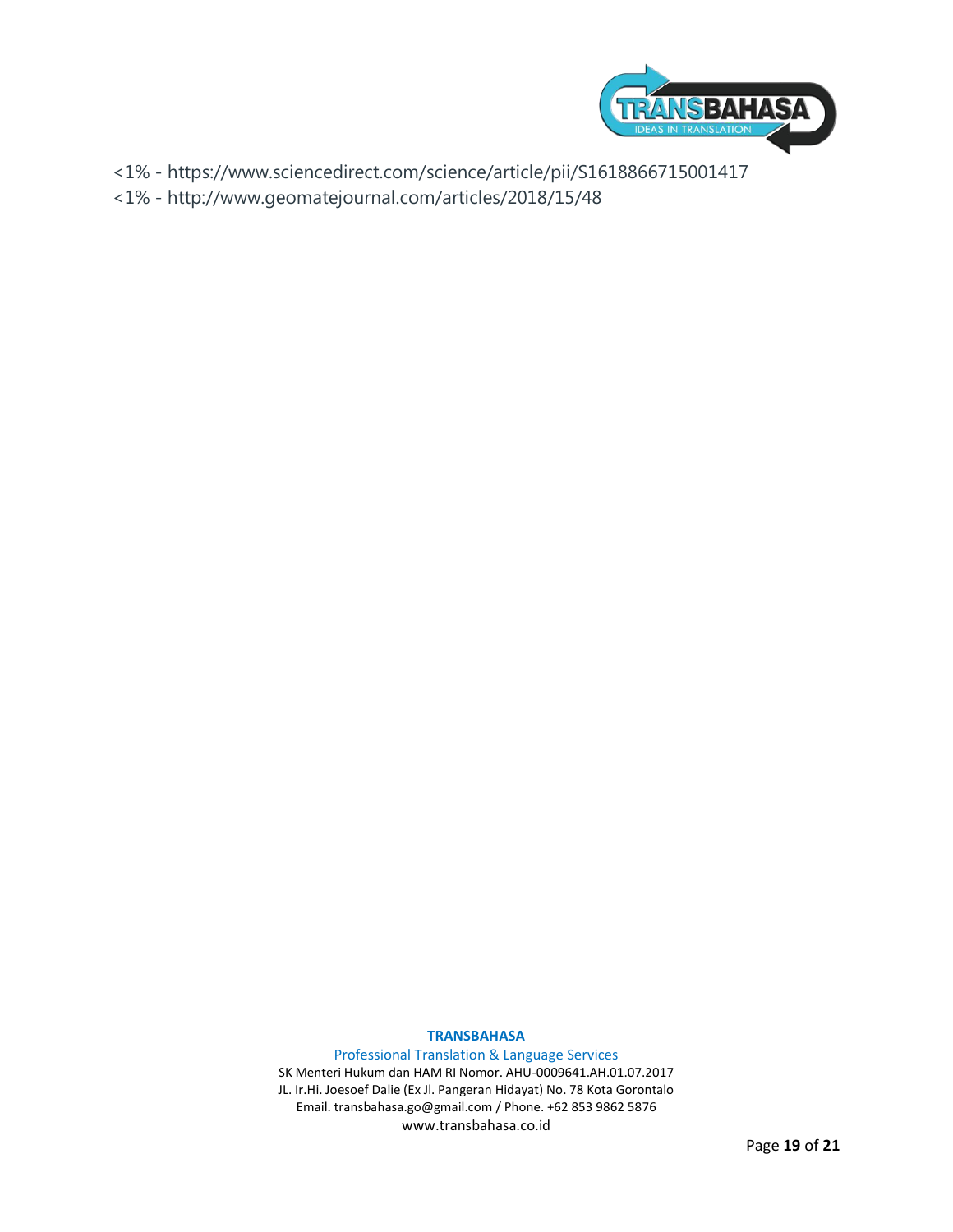

# CERTIFICATE OF ORIGINALITY

To Whom It May Concern:

This is to certify that the following document has been checked for originality with premium plagiarism checker. The result is as follows:

| <b>Originality Report</b>                                                                                                                                                                                                                                                                                                                                     |                                                                     |
|---------------------------------------------------------------------------------------------------------------------------------------------------------------------------------------------------------------------------------------------------------------------------------------------------------------------------------------------------------------|---------------------------------------------------------------------|
|                                                                                                                                                                                                                                                                                                                                                               | The density, composition and mangrove forest                        |
| Document Title                                                                                                                                                                                                                                                                                                                                                | habitat in coastal areas of Torosiaje Jaya Village,                 |
|                                                                                                                                                                                                                                                                                                                                                               | Gorontalo, Indonesia                                                |
| Author(s)                                                                                                                                                                                                                                                                                                                                                     | Sukirman Rahim<br>Dewi Wahyuni K. Baderan<br>Marini Susanti Hamidun |
| <b>Similarity Found</b>                                                                                                                                                                                                                                                                                                                                       | 3%                                                                  |
| <b>Statistics</b>                                                                                                                                                                                                                                                                                                                                             | 105 words Plagiarized / 3928 Total words                            |
| Remark(s)                                                                                                                                                                                                                                                                                                                                                     | Low Plagiarism detected                                             |
| <b>Internet Sources</b>                                                                                                                                                                                                                                                                                                                                       |                                                                     |
| 1% - https://smujo.id/bw/issue/view/137<br><1% - https://www.slideserve.com/zlhna/bagaimana-menulis-jurnal-ilmiah-hasil-penelitian-<br>smno-ub-ac-id<br>1% - http://lppm.ulm.ac.id/id/wp-content/uploads/2017/10/SNLB-1609-1023-1027-<br>Hamidun.pdf<br>$1\%$ -<br>https://www.researchgate.net/profile/Endah_Sulistyawati/publication/265890365_Carbon_Stock |                                                                     |
| s_In_Acacia_mangium_Willd_Stands_of_Different_Ages/links/54d382f20cf25017918234e0/Carbon-<br>Stocks-In-Acacia-mangium-Willd-Stands-of-Different-Ages.pdf                                                                                                                                                                                                      |                                                                     |

# **TRANSBAHASA**